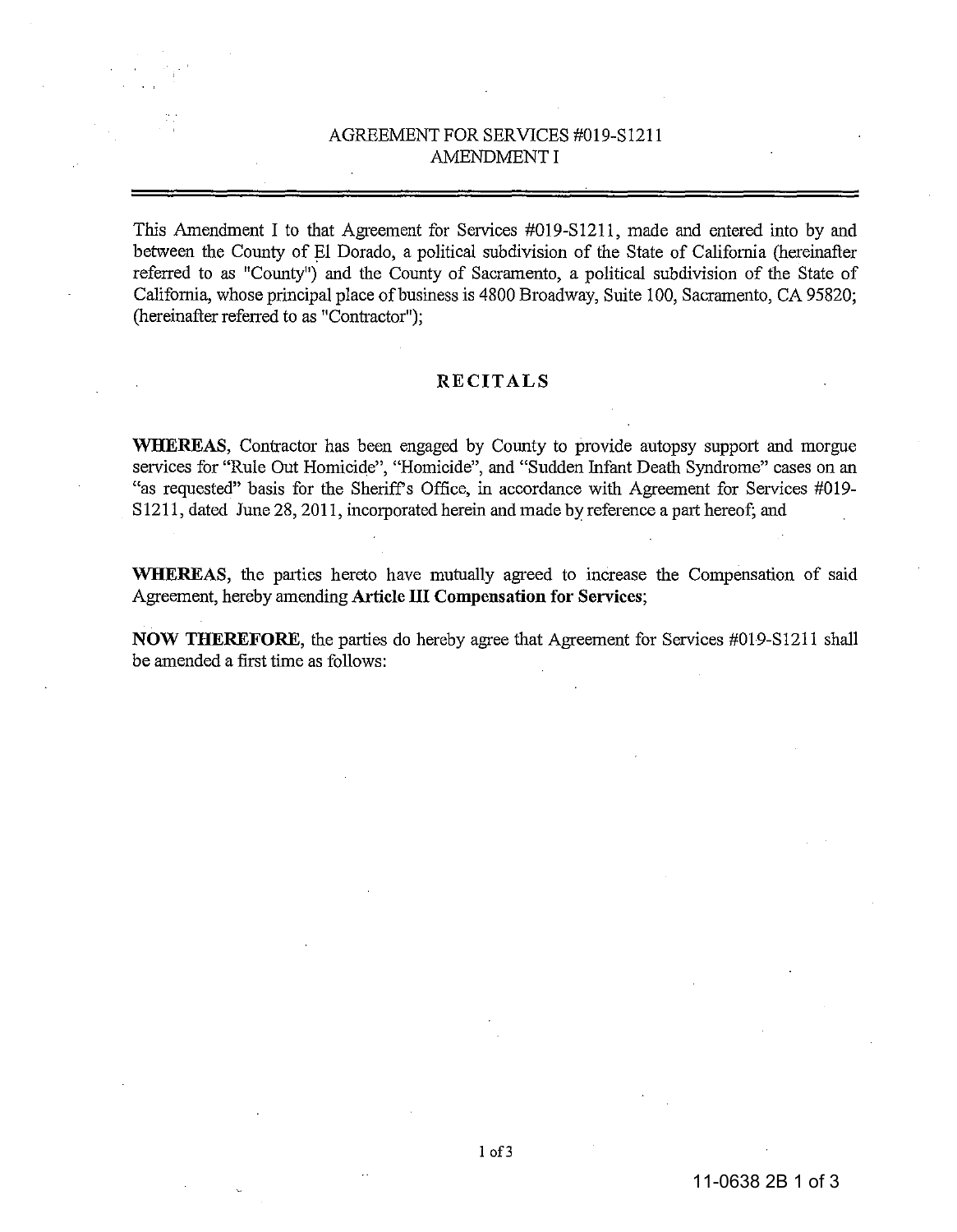### ARTICLE III

Compensation for Services: For services provided herein, County agrees to pay Contractor monthly in arrears. Payment shall be made within thirty (30) days following County receipt and approval of itemized invoice(s) detailing services rendered. For the purposes hereof, the billing rate shall be \$2730.00 per autopsy service, induding one copy of autopsy report. Additional copies of reports or other products shall be payable at the standard fee schedule of the Coroner as set by the Sacramento County Board of Supervisors.

All invoices are to reference Agreement #019-S1211 to:

El Dorado County Sheriff's Office Attention: Accounting Department 300 Fair Lane Placerville, CA 95667

Total amount of this Agreement for services shall not exceed \$180,000.00 for the three (3) year period.

Except as herein amended, all other parts and sections of that Agreement #019-S1211 shall remain unchanged and in full force and effect.

Requesting Contract Administrator Concurrence:

 $By: \frac{\sqrt{8N}}{N}$  DeVille

Dated:  $5/6/4$ 

Chief Fiscal Officer Sheriff's Office

#### Requesting Department Head Concurrence:

By:

John D'Agostini Sheriff Sheriff's Office

Dated:  $5/4/14$